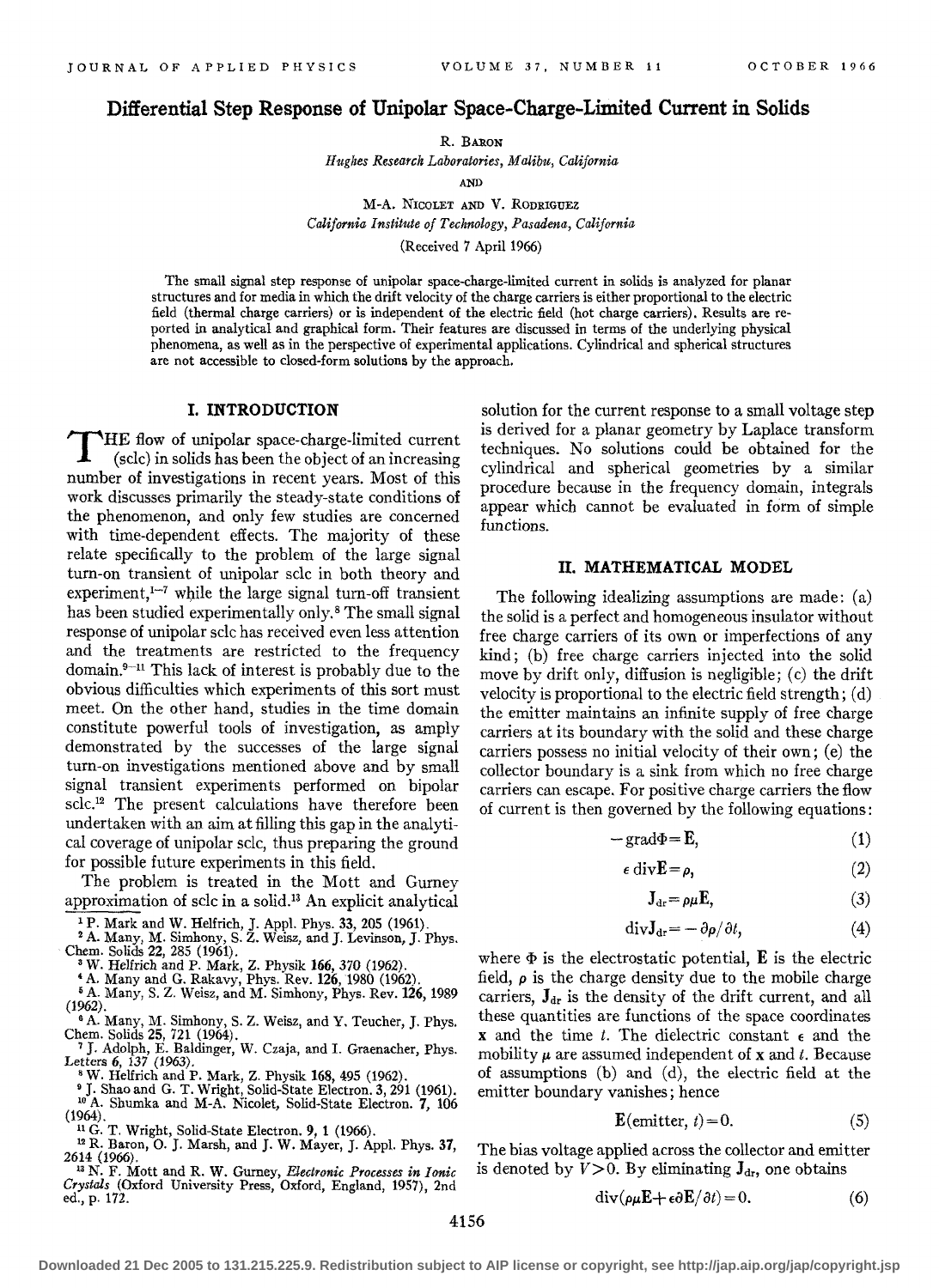The small signal solution to this equation is found by splitting all functions into a large component independent of time [denoted by  $\rho_0(x)$ ,  $E_0(x)$ ,  $J_0(x)$ ,  $V_0$ ] and a small time-dependent component [denoted by  $r(x,t)$ ,  $e(x,t)$ ,  $j(x,t)$ ,  $v(t)$ ]. This ansatz separates the steady-state equations and with their solution, retaining first-order terms only, the time-dependent part of Eq. (6) takes the form

$$
\operatorname{div}(\mu \rho_0 \mathbf{e} + \epsilon \mu \mathbf{E}_0 \operatorname{div} \mathbf{e} + \epsilon \partial \mathbf{e}/\partial t) = 0. \tag{7}
$$

## **III. ANALYSIS**

For a planar geometry, a first integration of Eq. (7) yields

$$
\mu \rho_0 e(x,t) + \epsilon \mu E_0 \partial e(x,t) / \partial x + \epsilon \partial e(x,t) / \partial t = j(t), \quad (8)
$$

where  $i(t)$  is the density of the current transient generated by the voltage transient  $v(t)$ . A Laplace transformation with respect to time converts Eq. (8) into an ordinary differential equation

$$
\frac{d\bar{e}(x,s)}{dx} + \frac{\mu \rho_0 + \epsilon s}{\epsilon \mu E_0} \bar{e}(x,s) = \frac{j(s) + \epsilon e(x,0)}{\epsilon \mu E_0}.
$$
 (9)

Instantly after the application of the small voltage step  $v$ , the small additional field  $e(x,0)$  is constant throughout the width  $W$  of the solid, so that the initial condition is  $e(x,0) = v/W$ . With the steady-state distributions

$$
\rho_0(x) = (\epsilon J_0/2\mu x)^{\frac{1}{2}}, \quad E_0(x) = (2J_0x/\epsilon\mu)^{\frac{1}{2}}, \qquad (10)
$$

and the boundary condition  $\bar{e}(0,s)=0$  the solution of Eq. (9) is This function is represented graphically in Fig. 1.

$$
\bar{e}(\xi,s) = \frac{j(s) + \epsilon v/W}{\epsilon s} \left( 1 - \frac{1}{sT_0\xi^{\frac{1}{2}}} + \frac{1}{sT_0\xi^{\frac{1}{2}}}e^{-sT_0\xi^{\frac{1}{2}}}\right), \quad (11)
$$

where  $\xi = x/W$  is a normalized distance coordinate and  $T_0$  is the steady-state transit time given by  $(2\epsilon W/\mu J_0)^{\frac{1}{2}}$ . This equation is integrated once more over the width of the solid. The left-hand side yields the Laplace transform of the voltage step, which is  $v/s$ . Solving for  $\hat{j}(s)$ then gives

$$
\bar{j}(s) = \frac{v}{W} \cdot \frac{2sT_0 - 2 + 2e^{-sT_0}}{(sT_0)^2 - 2sT_0 + 2 - 2e^{-sT_0}},\tag{12}
$$

which is a function of  $\sigma = sT_0$ . In time units of  $\tau = t/T_0$ , the current transient is thus given by

$$
j(\tau) = \frac{\epsilon v}{T_0 W} L_{\sigma}^{-1} \left[ 2 \left( \frac{\sigma - 1 + e^{-\sigma}}{\sigma^2 - 2\sigma + 2 - 2e^{-\sigma}} \right) \right].
$$
 (13)

The inverse transform,  $L_{\sigma}^{-1}$ , is obtained by factoring out  $2(\sigma-1+e^{-\sigma})/(\sigma^2-2\sigma+2)$ , expanding the remaining part into an infinite series, and collecting terms of equal



FIG. 1. Response of unipolar space-charge-limited current to a differential voltage step for a planar structure and a medium in which the drift velocity of the charge carriers is proportional to the electric field (thermal charge carriers).

powers in  $e^{-\sigma}$ . The final result is

$$
j(0 \leq \tau \leq 1)/(\epsilon v/T_0 W) = 2e^{\tau} \cos \tau,
$$
  
\n
$$
j(1 \leq \tau \leq 2)/(\epsilon v/T_0 W) = 2e^{\tau} \cos \tau + 2\tau e^{(\tau-1)} \sin(\tau-1),
$$
  
\n
$$
j(2 \leq \tau \leq 3)/(\epsilon v/T_0 W) = 2e^{\tau} \cos \tau + 2\tau e^{(\tau-1)} \sin(\tau-1) + \tau e^{(\tau-2)} \times [\sin(\tau-2) - (\tau-2) \cos(\tau-2)],
$$
  
\n
$$
\vdots
$$
\n(14)

#### IV. **DISCUSSION**

To retain only first-order terms in Eq. (7) implies that the current transient is composed everywhere of three components: the drift of the charge carriers  $\rho_0(x)$ present at steady state in the additional small field  $e(x,t)$ , the drift of the additional small charge-carrier concentration  $r(\mathbf{x},t)$  in the steady-state field  $\mathbf{E}_0(\mathbf{x})$ , and the displacement current due to the rate of change of the small additional field  $e(x,t)$ . The additional charge carriers injected into the solid after the application of the voltage step will reach the collector at  $t = T_0$  or later. In the time interval  $0 \le t \le T_0$ , the current transient at the collector boundary is therefore carried only by the two components of displacement and of the steady-state charge carriers. Initially, the latter is given simply by the product  $\rho_0$ (collector) $\mu$ **e**(collector,0) and has a value of  $\epsilon v/T_0W$  for the planar case. The details of the calculation and Fig. 1 show that the displacement component has the same initial value, so that in this case the current transient is carried initially by two equal parts at the collector boundary. The change in the